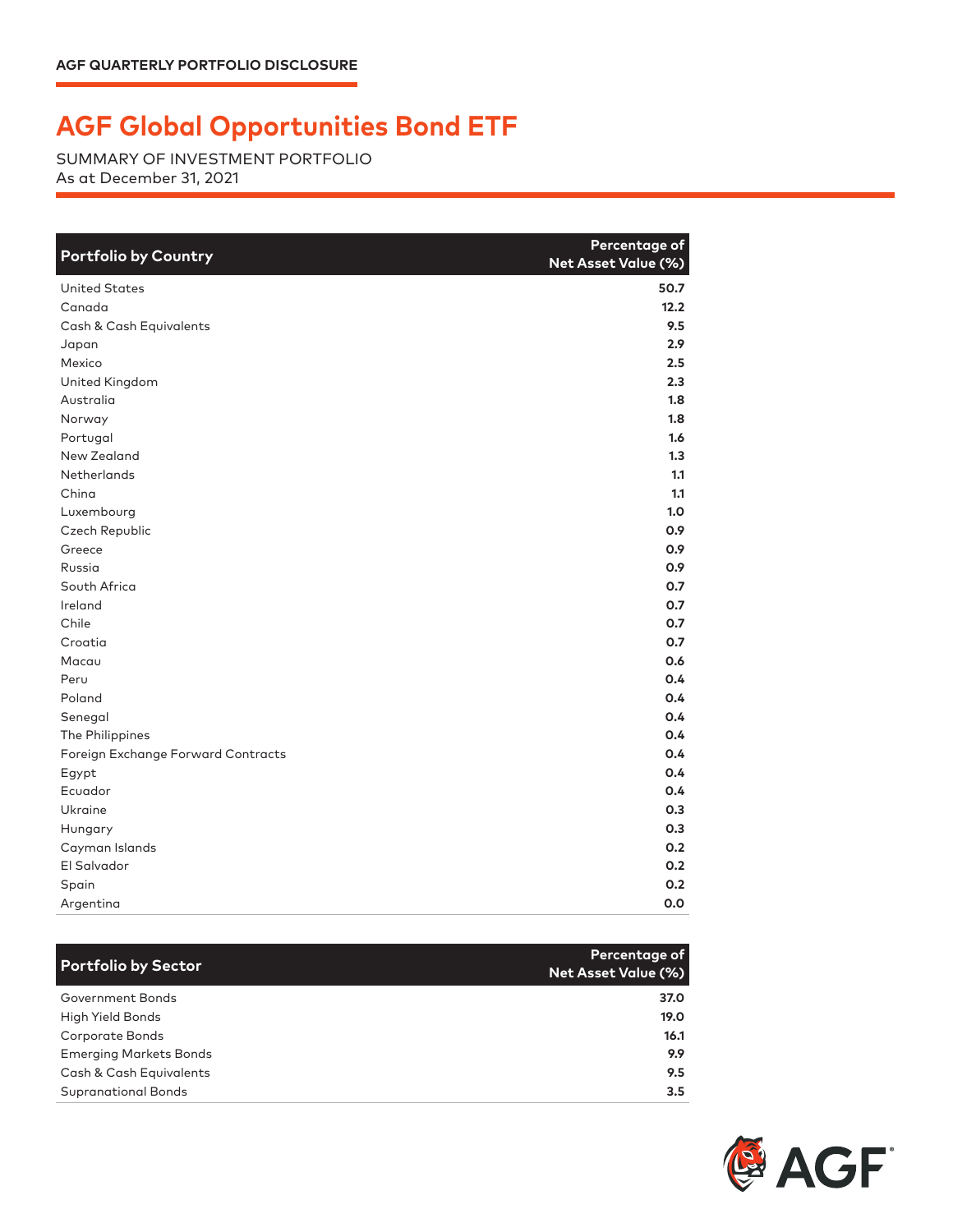## **AGF Global Opportunities Bond ETF (continued)**

SUMMARY OF INVESTMENT PORTFOLIO As at December 31, 2021

| <b>Portfolio by Sector (continued)</b> | Percentage of<br><b>Net Asset Value (%)</b> |
|----------------------------------------|---------------------------------------------|
| Fixed Income Funds                     | 1.3 <sub>1</sub>                            |
| Government Guaranteed Investments      | 1.3 <sub>1</sub>                            |
| ETFs - United States Equity            | 1.1                                         |
| Foreign Exchange Forward Contracts     | 0.4                                         |
| Financials                             | 0.3                                         |
| Utilities                              | 0.3                                         |
| Energy                                 | 0.2                                         |

| <b>Portfolio by Asset Mix</b>      | Percentage of<br><b>Net Asset Value (%)</b> |
|------------------------------------|---------------------------------------------|
| United States Fixed Income         | 49.6                                        |
| International Fixed Income         | 27.1                                        |
| Canadian Fixed Income              | 10.1                                        |
| Cash & Cash Equivalents            | 9.5                                         |
| Canadian Equity                    | 2.1                                         |
| United States Equity               | 1.1                                         |
| Foreign Exchange Forward Contracts | 0.4                                         |

| Portfolio by Credit Rating" | Percentage of<br>Net Asset Value (%) |
|-----------------------------|--------------------------------------|
| AAA                         | 33.6                                 |
| AA                          | 3.4                                  |
| A                           | 21.7                                 |
| <b>BBB</b>                  | 9.3                                  |
| BB                          | 10.6                                 |
| B                           | 12.2                                 |
| CCC                         | 1.6                                  |
| Not Rated                   | 5.1                                  |

| <b>Top Holdings</b>           | Percentage of<br><b>Net Asset Value (%)</b> |
|-------------------------------|---------------------------------------------|
| U.S. Treasury**               | 22.4                                        |
| Cash & Cash Equivalents       | 9.5                                         |
| Government of Canada**        | 2.8                                         |
| Japan Government**            | 2.2                                         |
| United Mexican States**       | 2.2                                         |
| Government of Australia**     | 1.8                                         |
| Bank of America Corporation** | 1.8                                         |
| Kingdom of Norway**           | 1.8                                         |
| Republic of Portugal**        | 1.6                                         |
| United Kingdom**              | 1.5                                         |